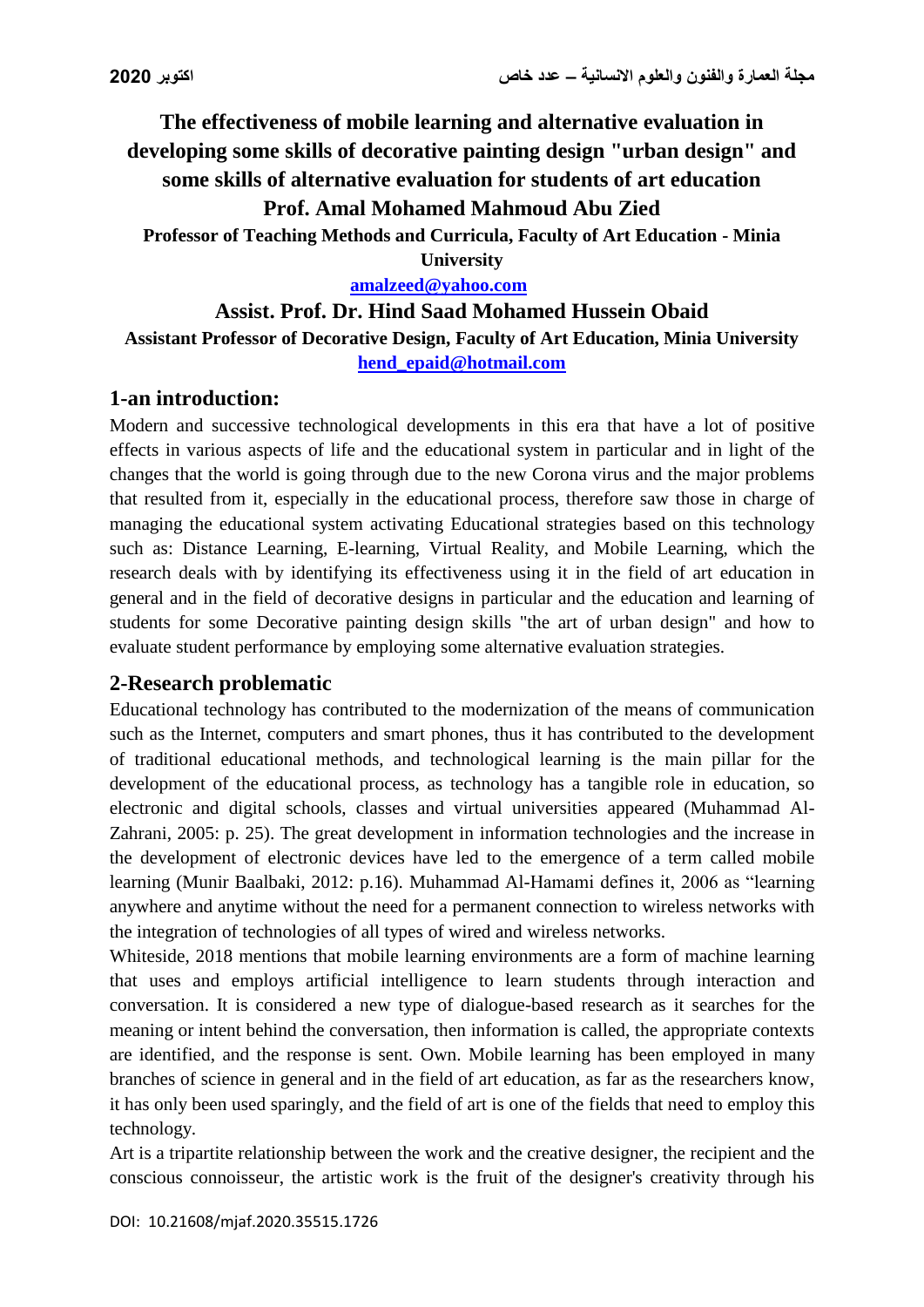experiences and culture that reflects his era, his environment and his society, and it is a crystallized summary of all that through the designer's self-vision. The artistic work, then, is a mirror of the era from the point of view of a creative artist, and the total artworks of an era represent the reading of the excellent elite of this era for its features, philosophy and trends of the era in which they lived and the environmental, cultural and social conditions that excited them and formed their directions, when you contemplate any artwork we find that includes many Values, and these values are rooted in the choice of shapes, colors and the idea that the artistic framework includes, and the designer's job in this case is to organize these values together in an integrated manner and the types of values are: - the intellectual value - the formal value - the color value (Ayman Abdel-Azim, 2005: 116) .

There are organic relations closely related between the artists and the civilizations in which they lived, and those arts in their various types, forms and styles were the result of all the activities circulating in those civilizations, and the forms of art became a reaction and a reflection of the ideological contents presented in those civilizations, arts and eras, and among those various forms and patterns Metabolism is one of the fields of arts such as (urban art) which is of importance in the field of decorative painting. The research deals with identifying the effectiveness of using mobile learning in the field of decorative designs, especially the teaching and learning of students of some decorative painting design skills "The Art of Virtual Urban Design" and how to evaluate students' performance by employing some alternative evaluation strategies.

**Hence the research problem arose, which is summarized in the following main question: What is the effectiveness of mobile learning and alternate calendar in developing some decorative painting design skills "virtual urban design" and some alternative calendar skills for art education students?**

### **This question is divided into the following questions**:

 What is the possibility of applying mobile learning in developing some of the skills of designing the decorative painting "Virtual Urban Design" among the fifth year students of the Faculty of Art Education, Minia University?

 What is the effectiveness of mobile learning in developing some of the skills of designing the decorative painting "Virtual Urban Design" for the fifth year students at the Faculty of Art Education, Minia University?

What is the effectiveness of mobile learning in developing some alternative evaluation skills for fifth year students at the Faculty of Art Education, Minia University?

### **3-Research objective:** The research aims to**:**

• Determine the requirements for the application of mobile learning in developing some of the skills of decorative painting design "urban design" and some alternative evaluation skills among students of the fifth year, Faculty of Art Education, Minia University.

• Measuring the effectiveness of mobile learning in developing some of the skills of designing a decorative painting "Urban Design" for students of the fifth year, Faculty of Art Education, Minia University.

• Measuring the effectiveness of mobile learning in developing some alternative assessment skills for fifth year students at the Faculty of Art Education, Minia University.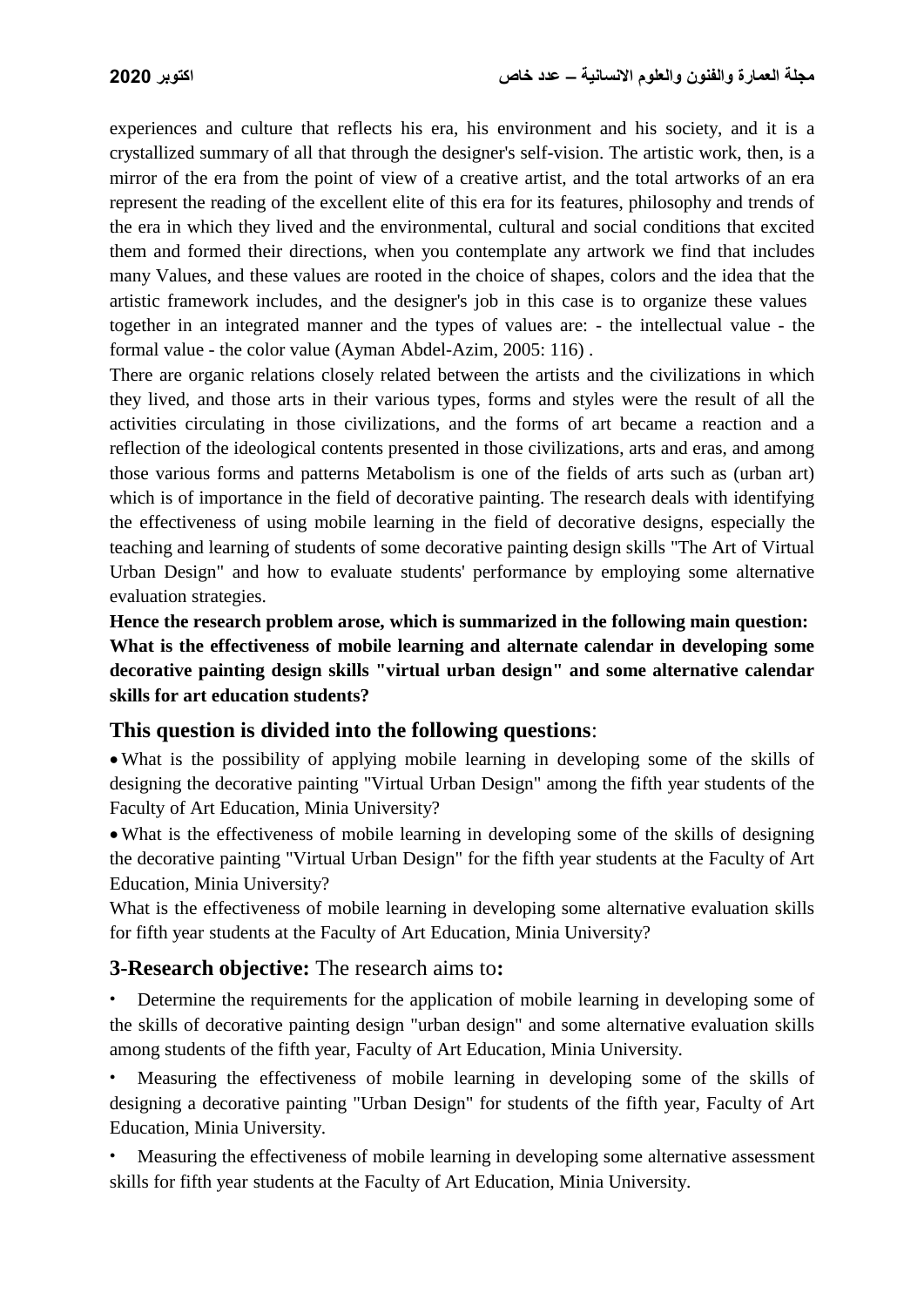### **4-Research importance:**

 Maximizing the use of mobile learning systems in bringing about a qualitative leap in the field of education by employing it in educational situations in the various fields of art education and theoretical process.

• The current research may contribute to developing the skills of decorative painting and opening new horizons for researchers to conduct more research in virtual urban art.

 The current research, together with previous studies and research, may contribute to developing a new and conscious vision for the process of evaluating art education using alternative evaluation strategies and tools.

# **5-Research Methodology:**

**Descriptive and analytical method:** used in the theoretical framework and the preparation of research tools through the study of literature, studies and previous research related to mobile learning and strategies for alternative evaluation and design of the decorative painting "urban design".

**The semi-experimental approach:** is the selection of the research group, and the application of its tools, where the one group system was chosen, by comparing the pre and post application of the group scores in the technical performance test, the evaluation card, and the note card.

#### **6-Research hypotheses:**

### **Based on the information reached in previous studies, the research hypotheses were formulated as follows:**

• Mobile learning contributes to the development of some skills of decorative painting and virtual urban art effectively.

• There are statistically significant differences between the mean scores of the experimental group in the pre / post application in the observation card for developing some decorative painting skills and virtual urban art in favor of the post application.

• There are statistically significant differences between the mean scores of the experimental group in the pre / post application in the observation card for developing some alternative evaluation skills in favor of the post application.

### **7-Search procedures:**

#### **The research procedures are as follows: search limits:**

• Thematic boundaries: Implementing virtual designs for the decorative panel "Urban Design" on the wall and various buildings through pop art and abstract engineering by employing mobile learning through Messenger WhatsApp, Facebook (Telegram Messenger) programs, and using Adobe Illustrator CS6, Adobe Photoshop programs CS6, PicsArt and using Microsoft Office One Note 2010 alternate calendar software.

**• Human Limits:** The research sample was represented by (25) male and female students from the Fifth Division in the Division of Art Education and Art Education at the Faculty of Art Education, Minia University, who were randomly selected as an experimental sample for research.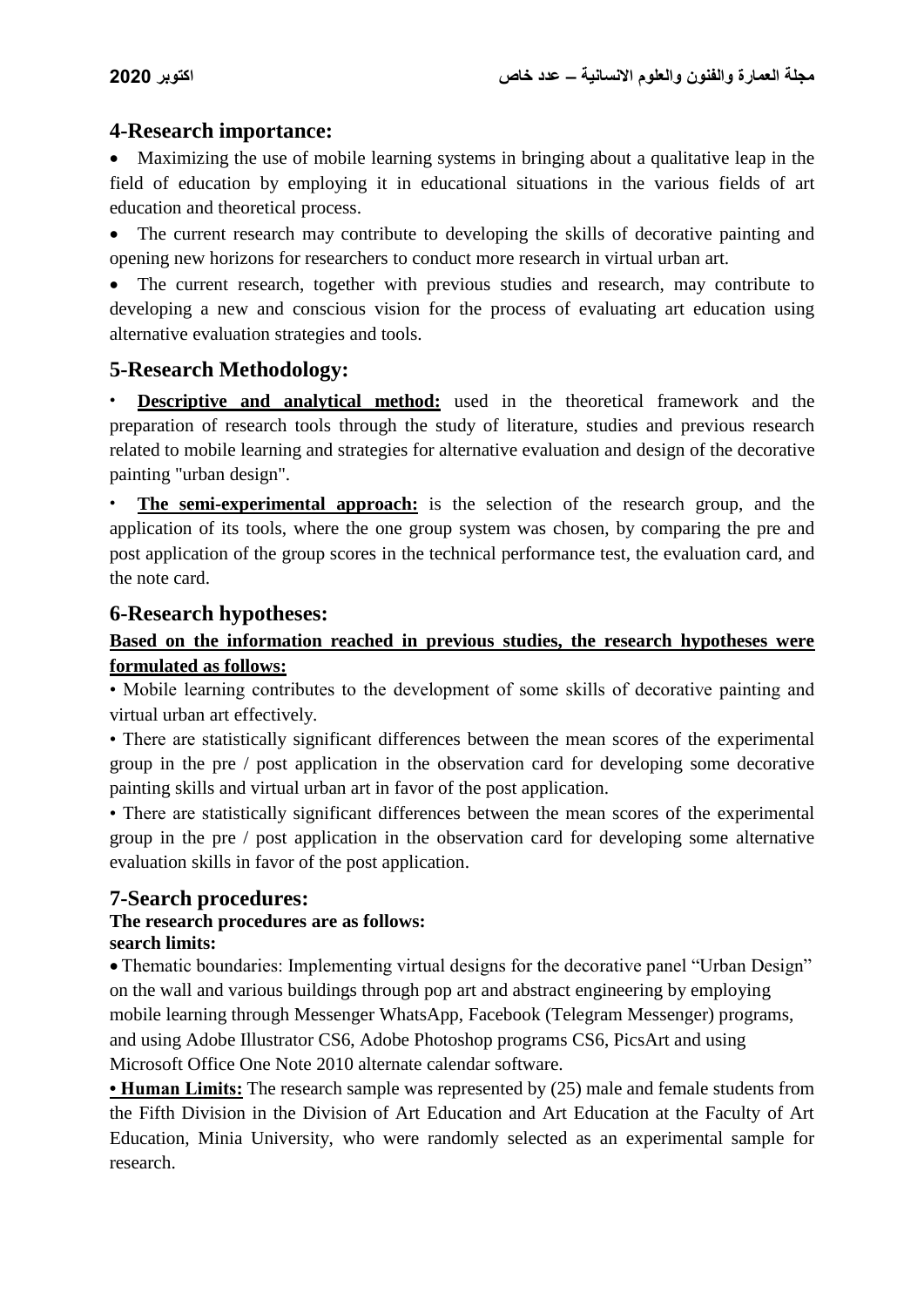• **Spatial and temporal boundaries:** a virtual reality that was created for the group on both (Messenger, WhatsApp, Facebook (Telegram Messenger), and the application was carried out in the second semester of the academic year 2019/2020 AD from the first of March to the end of June with a weekly interview with the possibility of consultations throughout the week .

#### **Study tools: The research tools are:**

 Experimental treatment tool: represented in the proposed program for employing mobile learning and alternative calendaring in developing some skills of decorative painting and urban design and developing some alternative evaluation skills among students of art education in the fifth division of the divisions of art education and art education at the university level. It was prepared, downloaded and implemented using social media programs (Messenger WhatsApp, Facebook (Telegram Messenger), and used in implementing the application side of the program, Adobe Illustrator CS6, Adobe Photoshop CS6, and PicsArt and using the Microsoft Office One Note 2010 alternative calendar program, using smart devices for easy presence with students, and it was taken into account when preparing the program that it contained many Multimedia and interaction, as shown in Figure (21), which shows the stages of preparing the experimental treatment tool and the steps for implementing the research (prepared by the researcher Prof. Dr. Amal Abu Zeid).

The initial picture of the program, after preparing it, was presented to a group of arbitrators to identify the validity of the educational program using the mobile learning strategy and the alternative evaluation of the application, in the form of an opinion poll to express their opinion on the following points: Clarity of the linguistic wording of the program evaluation card, and the suitability of the criteria contained in the evaluation card The program, and the extent of the program's suitability for the fifth year students at the Faculty of Art Education, Minia University. The results of the referees 'responses ranged from 80% to 100% to indicate the program's suitability for implementation.

### **Research tools: The study tools were:**

- Experimental Processing Tool: The tutorial that is loaded is virtual environments (prepared by the two researchers).
- Assessment tools: represented in the technical performance test, the note card, the student performance assessment card in the implementation of technical works (preparation of the two researchers).

### **8-Search results: The search found:**

- The effectiveness of mobile learning in developing some of the skills of designing the decorative painting "Urban Design" for students of the fifth year, Faculty of Art Education, Minia University.
- The effectiveness of mobile learning in developing some alternative assessment skills for fifth year students at the Faculty of Art Education, Minia University.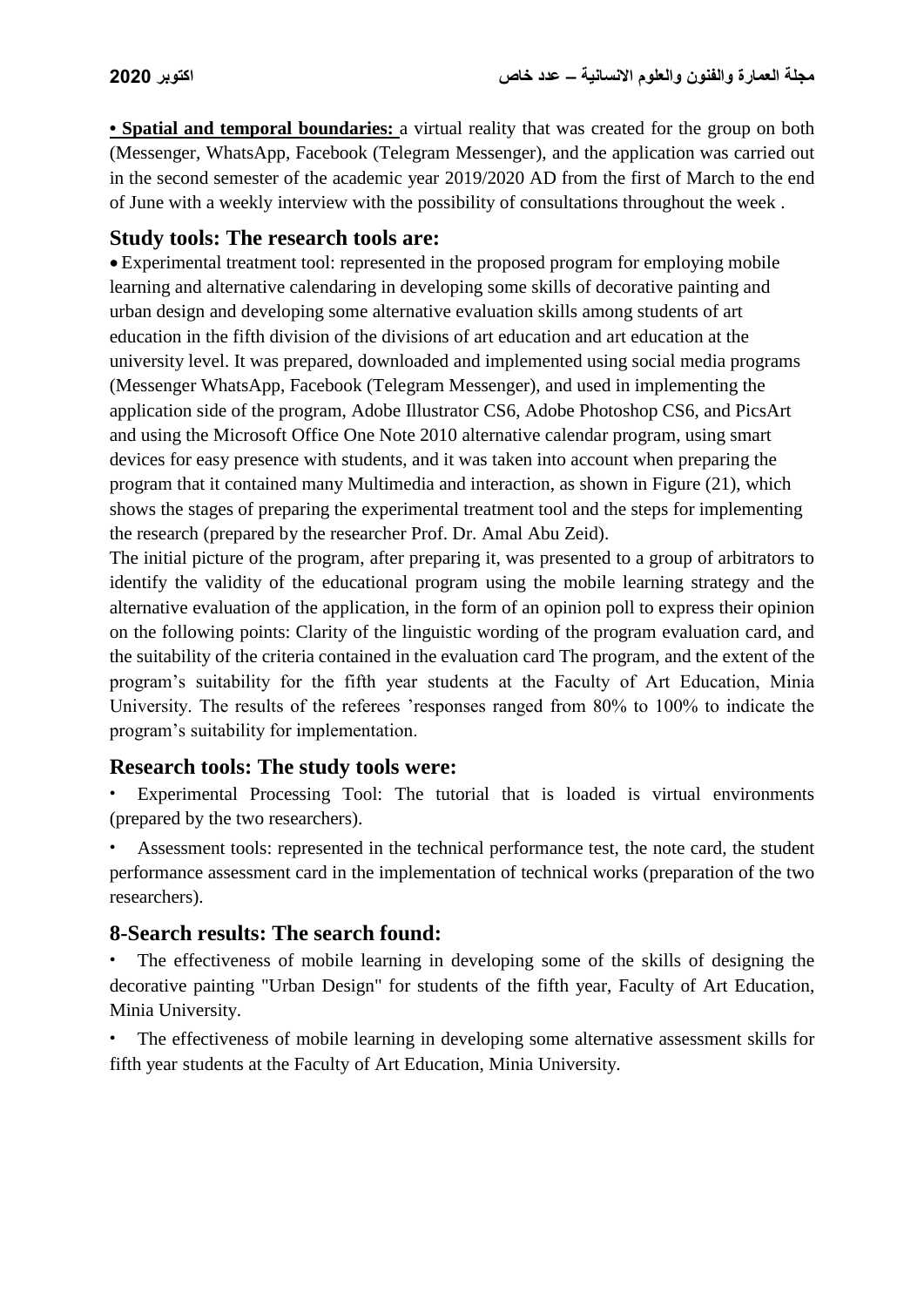# **9-Recommendations of the research:**

# **The research came with several recommendations, the most important of which are:**

• Developing school curricula to keep pace with the times and gradually shift to digital learning that helps to overcome the climatic and health conditions that countries may be exposed to and hinder the completion of the educational process as it currently exists.

• Training faculty and students on many skills for employing mobile learning in the educational process.

Training faculty and students on alternative assessment strategies.

• Employing the urban design "designing the decorative painting to beautify the walls and develop the visual vision of the viewer."

# **References:**

.1a7san abw al7sn m96fy w eyman 9la7 aldyn 9al7 w 3bd alr2wf m7md asma3yl: 2018 ، "m3ayyr t9mym wentag by2at alt3lm alelktrwny altfa3lyt al8a2mt 3la alt3lm aln8al" ،mglt alb7wth fy mgalat altrbyt alnw3yt ،klyt altrbyt alnw3yt ،gam3t almnya ،3 19 ،nwfmbr ،9 9 86 - 110.

.2A7md m7md salm: 2006 ،"astratygyt m8tr7t ltf3yl nmwzg alt3lm almtn8l fy t3lym/ t3lm all'3t alfrnsyt kl'3t agnbyt fy almdars alzkyt fy '9w2 dmg tknwlwgya alm3lwmat walat9alat wa8t9ad alm3rft" (drasat fy alt3lym algam3y (al3dd althany (a'3s6s (mrkz t6wyr alt3lym algam3y (also) gam3t 3yn 4ms.

.3A7md m7md 3ly 3bd alkrym: 1994 ،"mda5l t7lylyt lt3ryf allw7t alz5rfyt" ،mglt aladab wal3lwm alansanyt ·almgld althany 34r ·klyt aladab ·gam3t almnya ·ynayr.

.4Adward lwsy smyth: 1997 ،al7rkat alfnyt ،t8dym: m96fy alrzaz ،wmrag3t : a7md f2ad slym ، lwts ll6ba3t waln4r ،9 89.

.5Aymn farw8 3bd al3zym:2005 ،fn alt9mym fy alfnwn alt4kylyt ،dar al4r8 ll6ba3t.

6.Gmal 3ly aldh4an wmgdy m7md ywns: 2009 ،"alt3lym balm7mwl 9y'3t gdydt llt3lym 3n b3d ·alndwt al3lmyt l8sm altrbyt alm8arnt waledart alt3lymyt bklyt altrbyt ·gam3t kfr al4y5.

7.7madt m7md ms3wd ebrahym w aymn m7md 3bd alhady 3bdh : 2016 ،"athr ast5dam ald3m alelktrwny fy alt3lm aln8al 3la tnmyt mharat alb7th fy m9adr alm3lwat alelktrwnyt ldy 6lab aldrasat al3lya bklyt altrbyt" «almglt aldwlyt ll3lwm altrbwyt walnfsyt «alm2sst al3rbyt llb7th al3lmy waltnmyt alb4ryt ،(1) ،9 9 12- 84.

8.5ald 7sn bkr al4ryf: 2019 ،"fa3lyt b3'9 asalyb alt8wym albdyl fy 8yas alt79yl aldrasy bm8rr mharat alt3lm waltfkyr lda 3ynt mn 6lab klyty altrbyt waladab gam3t almlk fy9l "drast m8arnt m3 alt8wym alt8lydy" ،almglt aldwlyt lldrasat altrbwyt walnfsyt. almgld 5 . al3dd 2. 9 79 - 9 96.

9.5ald 7sn bkr al4ryf: 2019 ،"fa3lyt b3'9 asalyb alt8wym albdyl fy 8yas alt79yl aldrasy bm8rr mharat alt3lm waltfkyr lda 3ynt mn 6lab klyty altrbyt waladab gam3t almlk fy9l "drast m8arnt m3 alt8wym alt8lydy" (almglt aldwlyt lldrasat altrbwyt walnfsyt (almgld 5 (al3dd 2  $\cdot$ 9 9 79 -96.

10.5ald r4ad s3d bny 3wdt: 2015 ،"athr ast5dam alt8wym albdyl 3la t79yl 6lbt al9f altas3 watgahathm n7w al3lwm fy mdars m7afzt nabls" ·klyt aldrasat al3lya ·gam3t alnga7 alw6nyt · nabls ،fls6yn.

11.Rafdt al7ryry: 2008 ،alt8wym altrbwy ،3man : dar almnahg.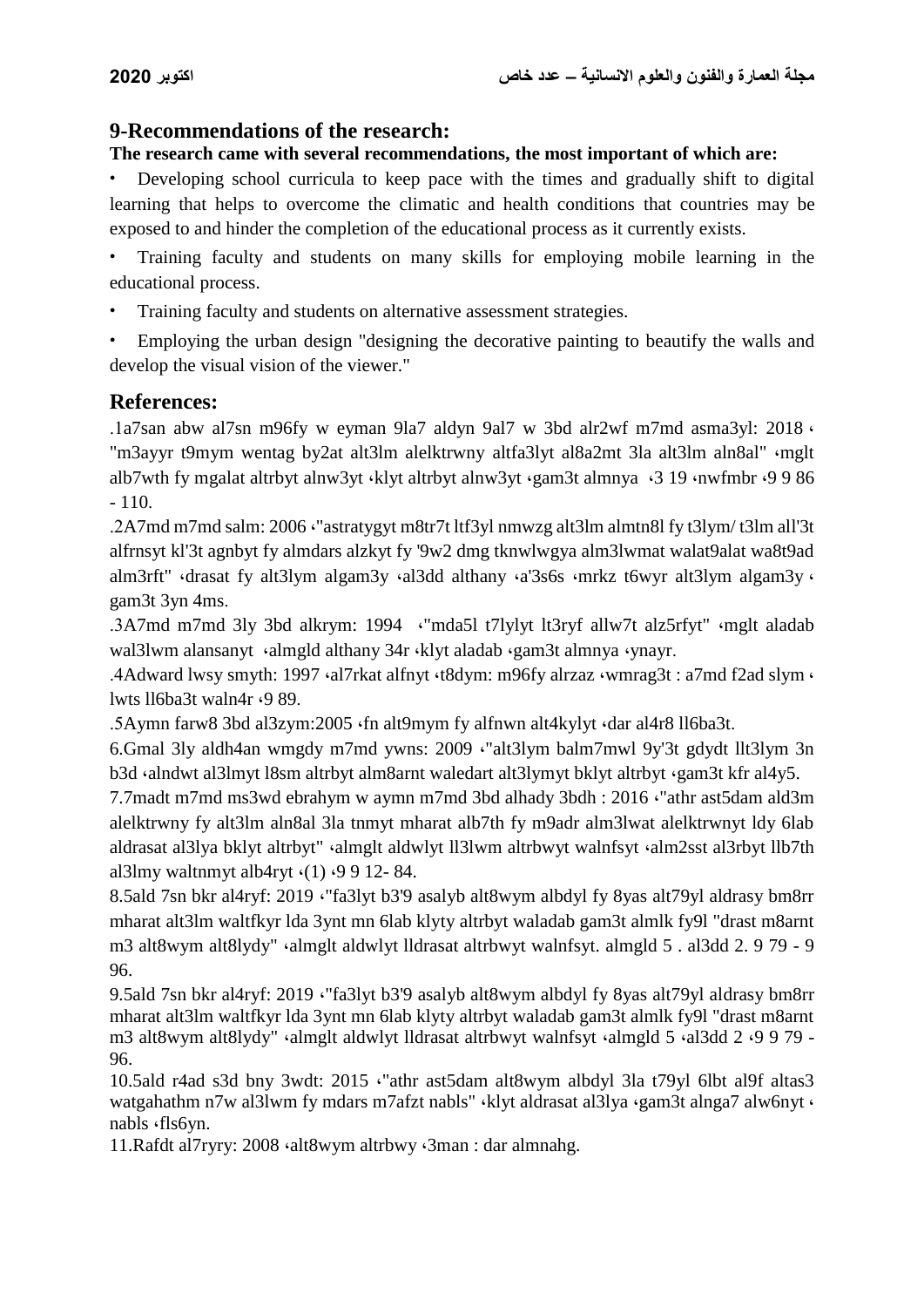12.Ramy zky askndr w rna m7fwz 7mdy: 2016 ،"alt3lm aln8al mobile learning thwrt tknwlwgya gdydt fy alt3lym alm9ry" ،mglt alt3lym alelktrwny،w7dt alt3lym alelktrwny ،gam3t almn9wrt. 13.Ranya 3bd alm7sn 7syn '3anm: 2009 ، "alm3adl al4kly lm5tarat mn aladb al43by wtwzyfha fy allw7t alz5rfyt " ،rsalt dktwrat ،gam3t 7lwan ،klyt altrbyt alfnyt.

14.zwawyd lzhary w 5wyldy slyman: 2018 ،"alt3lym almtn8l byn alr'3bt walrhbt: nzrt t3lymyt mst8blyt " ·mglt gyl al3lwm alensanyt walagtma3yt ·mrkz gyl alb7th al3lmy ·al3dd 40 ·mars · ،p. p 121 - 135.

15.Zynb m7md amyn: 2015 ،almst7dthat altknwlwgyt r2y wt6by8at ،61 ،al8ahrt: alm2sst al3rbyt ll3lwm walth8aft.

16.sart samy 3bas m7md al5wly: 2019 ،"m3ayyr t9mym alm7adtht alzkyt bby2t alt3lm aln8al wmda t6by8ha fy t6wyr nmwzg llm7adtht alzkyt" «mglt alb7th al3lmy fy altrbyt«klyt albnat lladab wal3lwm waltrbyt  $\cdot$ 3 20  $\cdot$ g 14  $\cdot$   $\cdot$ p. p 572 - 597.

17.sam7 gmyl al3grmy: 2019 ،"wa83 ast5dam 6lbt gam3t ala89y b'3zt lt6by8at alaghzt alzkyt fy alt3lm" «almglt alfls6ynyt llt3lym almftw7 walt3lm «almgld (7) «al3dd 13 «kanwn thany.

18. swsn mgyd: 2011 ،t6wrat m3a9rt fy alt8wym altrbwy ،dar 9fa lln4r waltwzy3 ،alardn: 3man. 19.4ady 3bd al7afz 3bd al7afz 7myd: 2013 ،"athr twzyf alt8wym albdyl fy tnmyt altfkyr altamly wmharat rsm al5ra26 balg'3rafya lda 6albat al9f al3a4r alasasy" «rsalt magstyr «algam3t aleslamyt ،'3zt ،fls6yn.

20.9fa m7md m7md: 2017 ،"t6wyr b6a8at lt8yym by2at alt3lm aln8al fy '9w2 alm3ayyr al3almyt ltknwlwgya alt3lm" ،mglt alb7th al3lmy fy altrbyt ،3 18 ،g 6 ،klyt albnat lladab wal3lwm waltrbyt  $\frac{1}{2}$  sum3t 3yn 4ms  $\cdot$   $\cdot$  p. p 203 - 238.

21.9la7 aldyn m7mwd 3lam: 2004 (alt8wym altrbwy albdyl (assh alnzryt walmnhgyt wt6by8ath almydanyt ،al8ahrt: dar alfkr al3rby.

22.9la7 aldyn m7mwd 3lam: 2010 ،al8yas walt8wym altrbwy fy al3mlyt altdrysyt ،al6b3t althaltht ،dar almysrt ll6ba3t waln4r ،alardn: 3man.

1. 3bd alna9r m7md 3bd alr7mn: 2014 ،"fa3lyt alnmzgt alzatyt al8a2mt 3la alt3lm aln8al fy tnmyt mharat al7aswb lda tlamyz almr7lt ale3dadyt" «drasat 3rbyt fy altrbyt w3lm alnfs « almmlkt al3rbyt als3wdyt  $(47 (3) \cdot p. p 175 - 198$ .

25. 3byr m7md r'9a al4a6r: 2013 ،"fn w3lm bna2 3ِ mart w3mran almda2n al7'9ryt alt9mym al7'9ry" «mglt alemarat llb7wth alhndsyt «al3dd (18) «mayw.

26. 3ly 3bd al3zym 3ly slam: 2015 ،"alt8wym albdyl md5l llart8a2 bada2 alm3lm wt6wyr bramg e3dadh" ،alm2tmr al3lmy alrab3 wal34ryn llgm3yt alm9ryt llmnahg w6r8 altdrys "bramg e3dad alm3lmyn fy algam3at mn agl altmyz" «algm3yt alm9ryt llmnahg w6r8 altdrys « p. p. 91 - 119.

27. 3mr 8asm 3ly: 2012 ،"t8wym alganb al3mly fy drws altrbyt alfnyt fy almr7lt ale3dadyt mn wght nzr mdrsyha" «mglt alft7 «al3dd al7ady wal5mswn «aylwl.

28. Fyby s3yd fhmy andraws: 2020 ،"drw alfn fy t6by8 nzryat alt9mym al7'9ry bast5dam anzmt alt9mym" ،the role of art in applying urban design theories using design systems - international design journal, vnayr.

29. Lyla alghny: 2013 ،"fa3lyt alt3lm almtn8l 3br alrsa2l al89yrt fy tdrys b3'9 mfahym alt3lym alelktrwny wmw'9w3ath l6albat drasat al6fwlt" ،m8dm llm2tmr aldwly althalth: alt3lym alelktrwny walt3lym 3n b3d ،alrya'9 ،p. p. 11-12.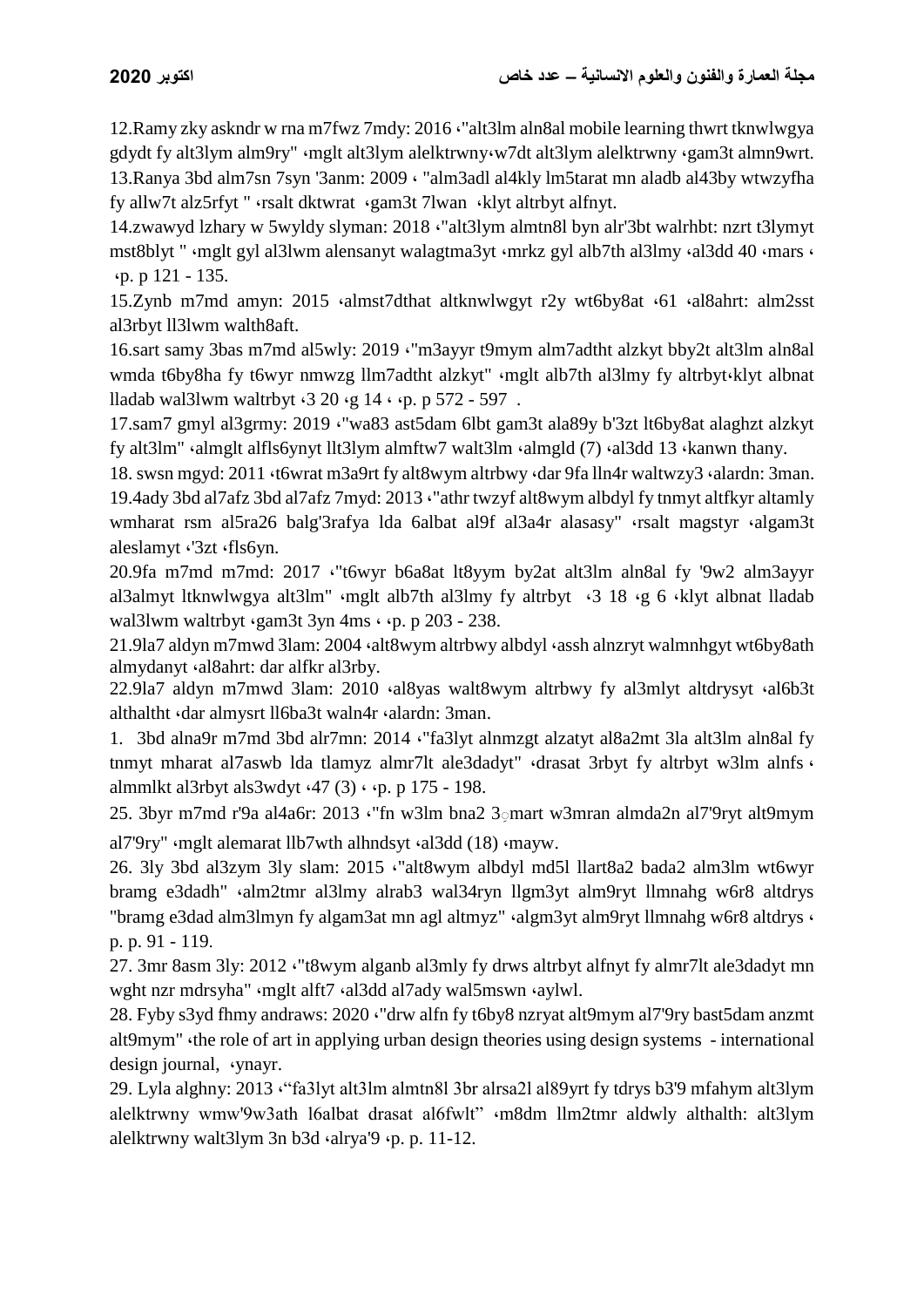30. M7sn al9ad8 m7md a7md (2018): "alt3lm aln8al" ،mglt aldrasat al3lya ،mg 11 ،3 41 ، klyt aldrasat al3lya ،gam3t alnylyn.

31. M7md al7mamy: 2006 ،"alt3lym aln8al mr7lt gdydt mn alt3lym alelktrwny" ،mglt alm3lwmatyt ،(6)،ab ،9 9 125 – 145

http://infomag.news.sy/index.php?inc=issues/showartle&issuenb=6&id=70

33. M7md alzhrany: 2005 ،"wa83 ast5dam a3'9a2 hy2t altdrys fy gam3t almlk fhd llbtrwl walm3adn ltknwlwgya alm3lwmat walat9alat fy altdrys" ·rsalt magstyr ·algam3t alardnyt · 3man *salardn*.

34. M7md 7afz al5wly w m7md a7md slamt: 2007 ،alt9mym byn alfnwn alt4kylyt walz5rfyt ، mktbt nansy (dmya6 (9 123.

35. M7md 7mwd al3amry: 2008 ،"tf3yl dwr "bwtfwlw alfn" fy t8wym t8yym almgalat al3lmyt bklyat alfn waltrbyt alfnyt" ،mglt b7wth fy altrbyt alfnyt walfnwn ،klyt altrbyt alfnyt ،gam3t 7lwan.

36. M7md 36yt 5mys: 2011: ala9wl alnzryt waltary5yt ltknwlwgya alt3lm alelktrwny. 61. al8ahrt. dar als7ab lln4r waltwzy3.

37. M7mwd a7md : 2013 ،"athr al3la8t byn ttab3 almthyrat walaslwb alm3rfy 3la alt79yl alm3rfy fy bramg alt3lym aln8al" ،drasat 3rbyt fy altrbyt w3lm alnfs ،almmlkt al3rbyt als3wdyt  $(2 (43)$   $\phi$ , p. 95 - 124.

38. M3zwz 3lawnt: 2014 ،"ala7tyagat altdrybyt fy astratygyat alt8wym albdyl wadwath 3nd m3lmy alrya'9yat fy mdyryt altrbyt walt3lym fy mdynt nabls" «mglt gam3t alnga7 llab7ath "al3lwm alensanyt" (almgld (28) (al3dd 11.

39. Mnzmt alamm almt7dt lltrbyt wal3lm walth8aft "alywnskw": 2013 ،"almbad2 altwgyhyt lsyasat alywnskw fyma yt3l8 balt3lm balaghzt alm7wlt" ،alywnskw ،frnsa.

40. Mny kaml albsywny 4ms aldyn (2016): "athr ast5dam b3'9 t6by8at alt3lym algwal 3la tnmyt altnwr alt8ny lda m3lmat ala8t9ad almnzly watgahathm n7wha" · al3dd alrab3 · aktwbr · b7wth 3rbyt fy mgalat altrbyt alnw3yt ،klyt altrbyt alnw3yt ،gam3t almnwfyt.

41. Mnyr b3lbky: 2010 ،8amws almwrd 3rby - anglyzy ،byrwt: dar al3lm llmlayyn.

42. Mnyr 3w'9: 2020 ،"alt3lm aln8al mobile learning alt3lym a'97a akthr shwlt" ،tary5 alt9f7: 25/06/2020 ،mta7 3la alrab6 alelktrwny :

http://altadreeb.net/articledetails.php?id=977&issueno=33

43. Halt 3adl d'3m4: 2014 ،"fa3lyt brnamg tdryby fy tnmyt mharat t9mym wenag mlf alengaz alelktrwny walatgah n7wh lda 6albt klyt altrbyt balgam3t alaslamyt b'3zt" ،rsalt magstyr mn4wrt ،'3zt ،algam3t alaslamyt.

44. Wlyd salm m7md al7lfawy: 2011 (alt3lym alelktrwny wt6by8at mst7dtht (61 (al8ahrt: dar alfkr al3rby.

45. Yasr kazm ans wm7md glwb gbr: 2018 ،"almt7wl alt8ny fn albwb art drast fy t8nyat alazhar" ،mglt alakadymy ،al3dd 89 .p. 6.

2. Chen, Y. & Lever, K. :2004, Relationship among Mobile Phone, Social Networks & Academic Achievement: A Comparison of USA & Taiwanese College Students (Dissertation Abstract) School of Communication, Information & Library Studies.

3. Crescente, M.; Lee, D. 2011: Critical issues of M - Learning design models, adoption processes, and future trends, Journal of Chinese Institute of Industrial Engineers, 28 (2), p.p 111- 123.